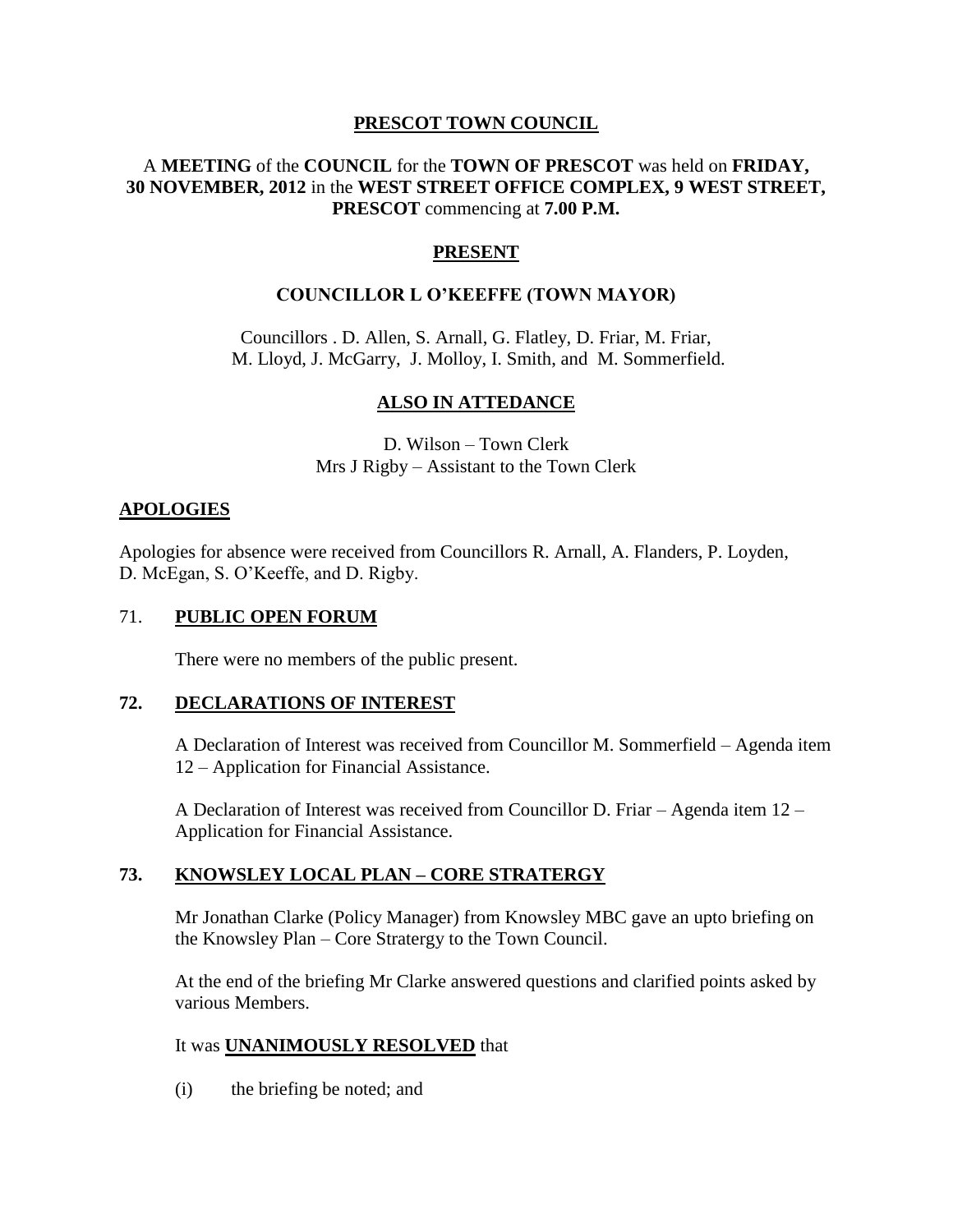(ii) Mr Clarke be thanked for his attendance.

## **74. MINUTES OF PREVIOUS COUNCIL MEETING**

That with the following amendment Agenda item 64. Planning Applications paragraph two should read: It was **UNANIMOUSLY RESOLVED** that the above three planning applications be deferred for further information, and not the above two planning applications, the minutes of the Council Meeting held on 26 October, 2012 be agreed as a correct record.

### **75. REPORTS FROM COMMITTEE**

It was **UNANIMOUSLY RESOLVED** that the minutes from the Finance Committee/Re-Location Committee held on 25 October, 2012 be noted.

### **76. ANNOUNCEMENTS FROM THE LEADER**

There were no announcements from the Leader.

### **77. ANNOUNCEMENTS FROM THE TOWN CLERK**

#### **Green Space**

#### Browns Field

At the last Council Meeting, I mentioned that Neighbourhood Management were investigating the possibility of having CCTV deployed to cover Browns Field. Unfortunately due to its topographical location it is not possible to get a signal to the park for KMBC's monitoring station at Stretton Way. Installation of a signal hub would be somewhere in the region of £10k and is therefore cost prohibitive at this time.

### **New Town Hall**

Architects have completed outline plans in accordance with the directions of the committee. A meeting with planning has been held were they were very receptive to the proposals.

Drainage Survey has been carried out and has discovered a collapsed drain at the rear of the building.

Asbestos Survey has been carried out. 16 areas were tested with Chrysotile Asbestos present in 6 mainly in the ceiling coating around the building. Architect and structural engineer are currently in liaison with the Health and Safety Executive to develop a robust Asbestos management plan that will safeguard the Council during the development and in the future.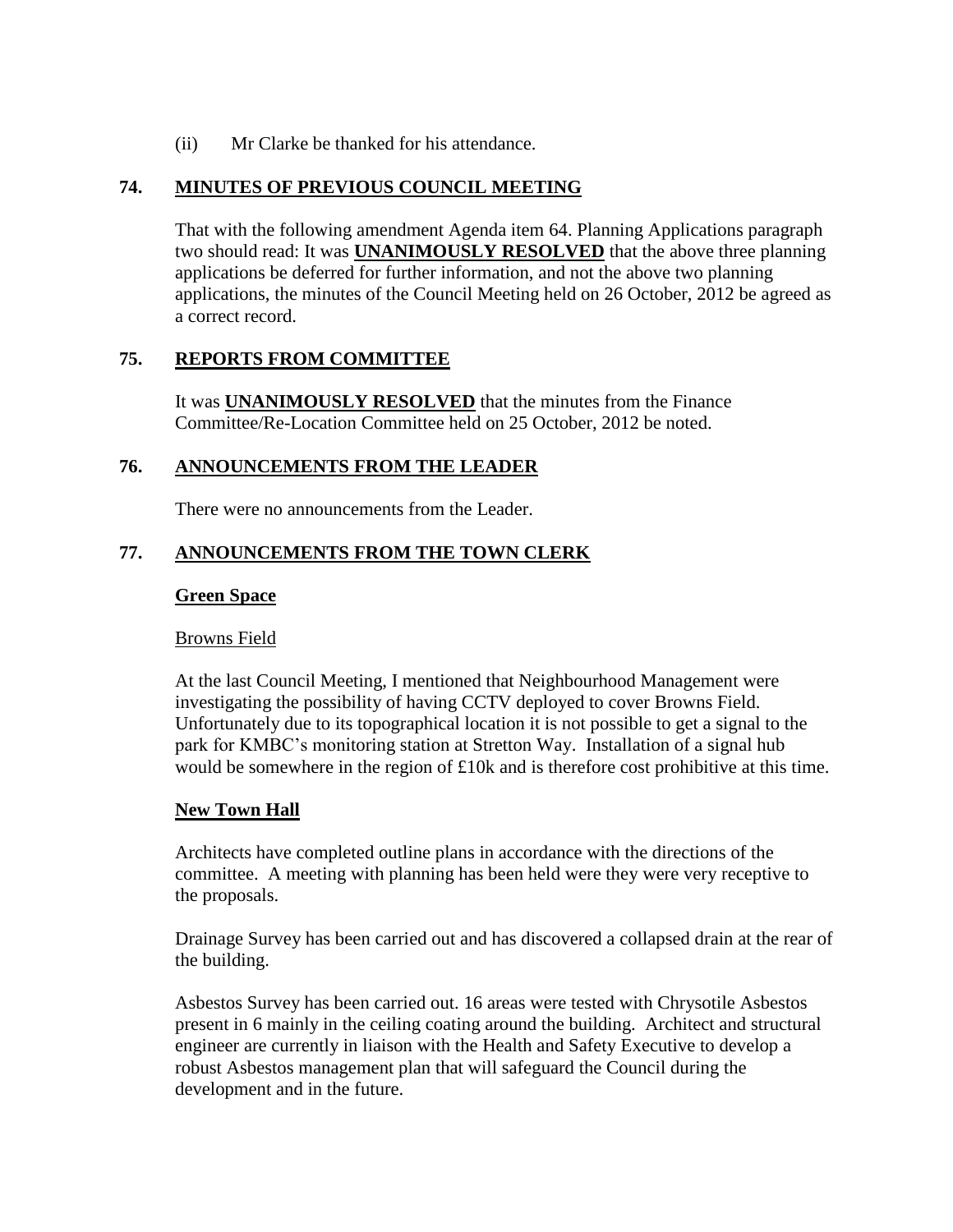A cost estimate including treatment for Asbestos and a 3D visual presentation of the proposals is being produced for committee, expected in the next week or so.

Guttering work to the front of the building has been completed ensuring no further water damage to the brickwork.

A sign has been erected on the St Helens Road elevation to inform residents of who is developing the building and directs residents to the Councils new web page. Where once approved we can display the plans to the wider public.

### **Quality Council – Progress**

TC continuing with CiLCA

Test 4 Communication and Community Engagement

The Council Website will go live on Monday. The website will give the Council its first on-line presence and will allow us to reach a vastly increased audience and engage more effectively with the community ie Section 137 applications. Links to the Town Team continue to demonstrate the Councils willingness and ability to work with its communities and partner agencies.

#### **General Information**

#### Christmas Lights Switch On

Councillor Lynn O'Keeffe will switch on the Prescot Christmas Lights tomorrow at 3.45 p.m. As members are aware this has traditionally been a KMBC event which was to be discontinued, however the Councils involvement in the Town Team has enabled the Town Clerk to keep the event on going with more of a Town Council association. Members attendance at the event will help to promote the Town Councils involvement.

#### Closure of CHILL

As reported at the last Council meeting, CHILL youth club has ceased activities. Cllrs Flatley and Allen attended a public meeting were they offered Town Council support through the Town Clerk to help in their business planning. A meeting was convened were support was provided.

#### Knowsley Chamber of Commerce

The Knowsley Chamber of Commerce Chief Executive has invited the Town Clerk to provide a video interview promoting the Town Council and its visions for the future.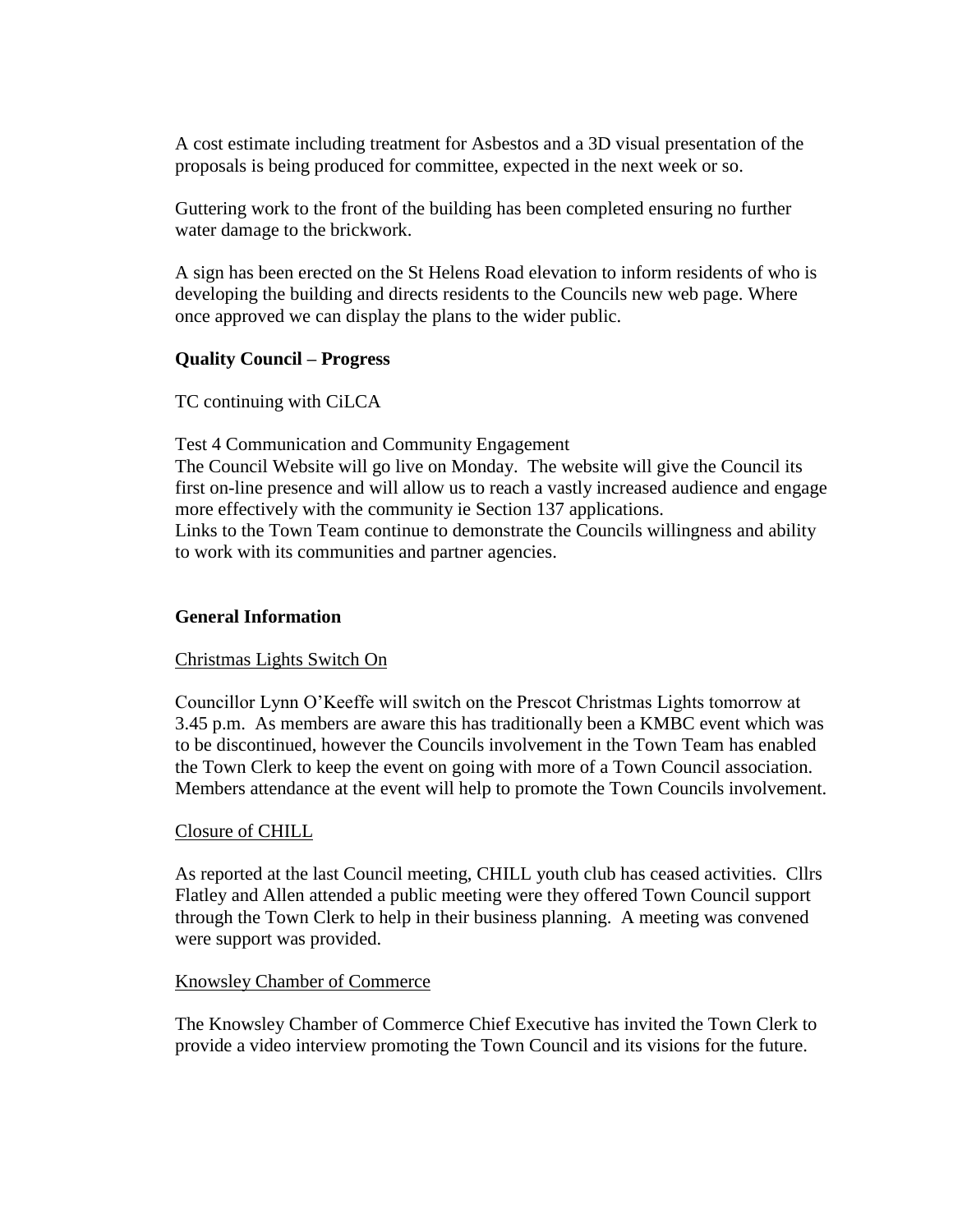# **78. MAYORAL ENGAGEMENTS**

A schedule of Mayoral Engagements was submitted. It was **UNANIMOUSLY RESOLVED** that the schedule be **NOTED.**

At this point the Mayor, Councillor L O'Keeffe informed everyone that she had been asked to switch on the Christmas Lights in Prescot Town Centre.

# **79. PLANNING APPLICATIONS**

| <b>APPLICATION NO:</b> | <b>DEVELOPMENT</b>                                                                                                                                                                                                                                                                                            | <b>DECISION</b>                                                                  |
|------------------------|---------------------------------------------------------------------------------------------------------------------------------------------------------------------------------------------------------------------------------------------------------------------------------------------------------------|----------------------------------------------------------------------------------|
| 12/00459/OUT           | Outline application for the erection of a<br>3 storey apartment block comprising 12<br>no. apartments - approval sought for<br>appearance, layout and scale at this stage<br>(access and landscaping reserved for future<br>approval. Land to rear of 1-25 Hope Street,<br>(former Prescot Self Drive Garage) | Object on the grounds of<br>problems with car-parking<br>and traffic management. |
| 12/00609/FUL           | Erection of 2 storey extension to side<br>elevation. 2 Broadlands, Prescot.                                                                                                                                                                                                                                   | No objections.                                                                   |
| 12/00602/FUL           | Erection of a 3 storey apartment block<br>comprising of 3 no.2 bedroom apartments<br>together with construction of a new vehicular<br>access and associated works (garage building<br>to be demolished. Former West Street Garage,<br>West Street, Prescot.                                                   | Already determined by KMBC.                                                      |
| 12/00603/CON           | Conservation area consent sought for the<br>demolition of garage building. Former West<br>Street Garage, West Street, Prescot.                                                                                                                                                                                | Already determined by KMBC.                                                      |
| 12/00604/LBC           | Erection of 1m high metal fencing $\&$ gate to<br>be situated above existing brick wall to front/<br>part right hand side boundaries together with<br>erection of 2m high gate to left hand side of<br>building. Prescot House Dental Surgery,<br>3 High Street, Prescot.                                     | No objections.                                                                   |
| 12/00614/FUL           | Erection of 1m high metal fencing $\&$ gate to<br>be situated above existing brick wall to front/<br>part right hand side boundaries together with<br>erection of 2m high gate to left hand side of<br>building. Prescot House Dental Surgery,<br>3 High Street, Prescot.                                     | No objections.                                                                   |
| 12/00636/LBC           | Application to vary condition no. 7 attached<br>to listed building consent 10/00090/LBC<br>(internal & external works to include removal<br>Of modern cement render to expose original<br>brickwork and replacement of modern window<br>casements with timber sashes to all elevations.                       | No objections.                                                                   |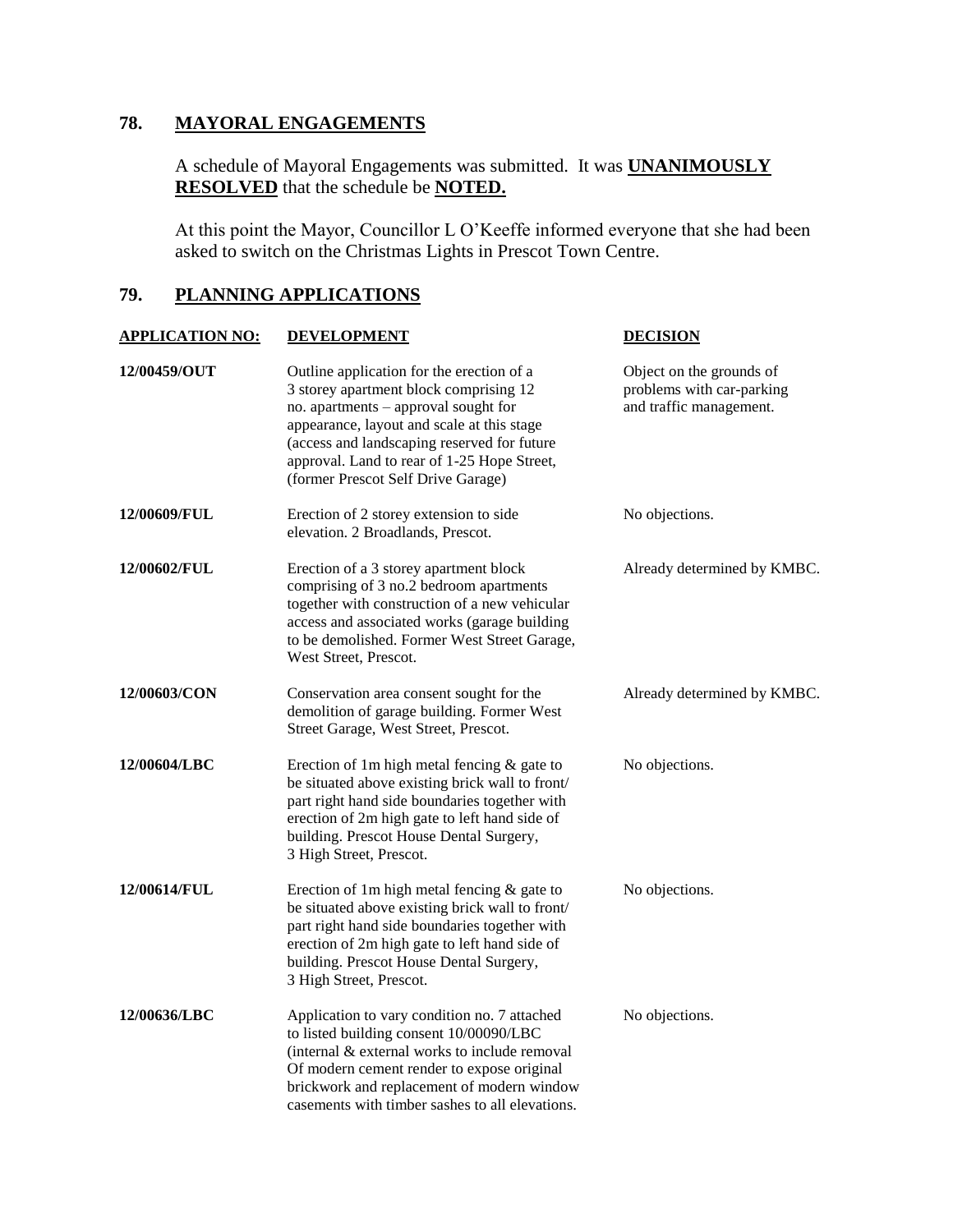internally, modern partitions to rear galleries to be removed & insertion of stud partitions to first floor rooms to front of property to form additional bedroom & en-suite) as dry lining of the basement floor & walls & installation of pump & sump to outrigger is no long required. 48 St Helens Road, Prescot.

#### **80. PLANNING DECISIONS**

| <b>APPLICATION NO:</b> | <b>DEVELOPMENT</b>                                                                                                                                                                                                                                                                                                                                                                                                                                                                                                                                                                                                                                                                          | <b>DECISION</b>                                 |
|------------------------|---------------------------------------------------------------------------------------------------------------------------------------------------------------------------------------------------------------------------------------------------------------------------------------------------------------------------------------------------------------------------------------------------------------------------------------------------------------------------------------------------------------------------------------------------------------------------------------------------------------------------------------------------------------------------------------------|-------------------------------------------------|
| 12/00449/FUL           | Installation of air conditioning unit and chiller<br>plant. Former Au Naturelle & Ethel Austin,<br>43 Eccleston Street, Prescot.                                                                                                                                                                                                                                                                                                                                                                                                                                                                                                                                                            | <b>GRANTED</b>                                  |
| 12/00541/DEMCON        | Demolition of signal box.<br>Prescot Signal Box, North East to Prescot Station<br>Footbridge, Bridge Road, Prescot.                                                                                                                                                                                                                                                                                                                                                                                                                                                                                                                                                                         | PRIOR APPROVAL<br><b>REQUIRED &amp; REFUSED</b> |
| 12/00568/KMBC1         | Application to vary condition no. 21 attached to<br>planning application 11/00114/KMBC1 (erection<br>of Leisure Centre, construction of 8 no. 5-a-side<br>pitches & car parking) proposing revisions to the<br>approved plans comprising external and internal<br>alterations to the building including an extension<br>to the rear elevation, alterations to the layout of<br>football pitches including replacement of perimeter<br>ball stop fencing to football pitches with 4m high<br>weldmesh fence & for the removal of part a of<br>condition no. 11 relating to site investigation by<br>the submission of a revised report.<br>Prescot Leisure Centre, Warrington Road, Prescot. | <b>GRANTED</b>                                  |
| 12/00562/FUL           | Alterations to windows to the west $\&$ north elevation <b>GRANTED</b><br>to allow for the installation of 3 no. steel cowls<br>& 1 no. aluminium louvre. Prescot Telephone<br>exchange, Aspinall Street, Prescot.                                                                                                                                                                                                                                                                                                                                                                                                                                                                          |                                                 |
| 12/00552/COU           | Change of use of office accommodation for form<br>1 no. dwelling (use Class C3) together with<br>alterations to existing windows.<br>8 Derby Street, Prescot.                                                                                                                                                                                                                                                                                                                                                                                                                                                                                                                               | <b>GRANTED</b>                                  |

### **81. APPLICATION FOR FINANCIAL ASSISTANCT**

The Town Clerk submitted a letter from Prescot Parochial Church Council requesting financial assistance towards the installation of a safety floor to allow the Church Clock to be wound and maintained..

It was **UNANIMOUSLY RESOLVED** that a Section 137 Grant for £500.00 be made towards the safety floor.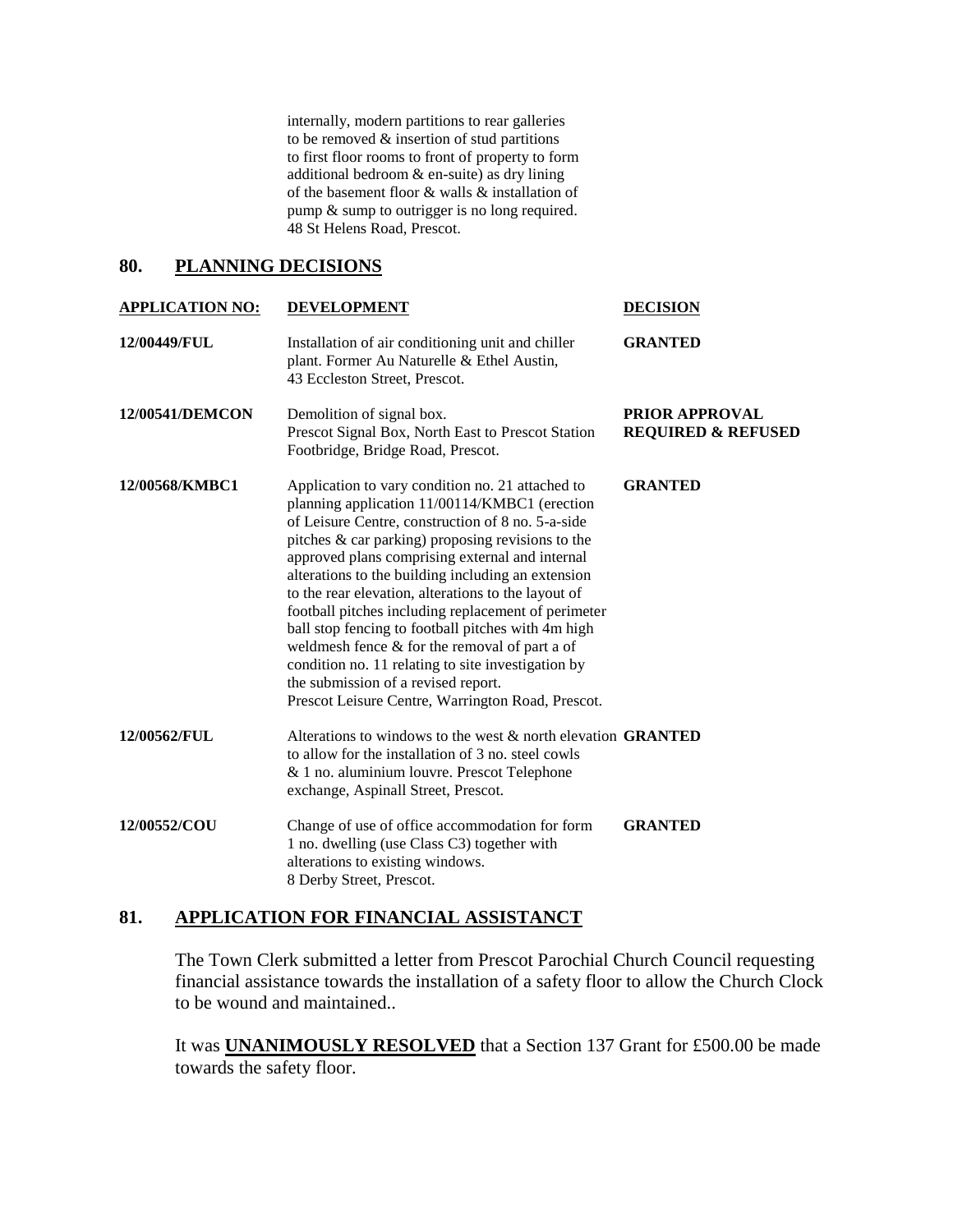### **82. SECTION 137 APPLICATIONS**

The Town Clerk submitted a report and appendices to improve on the current Section 137 application form.

It was **UNANIMOUSLY RESOLVED** that Prescot Town Council adopt the new version of the Section 137 Application Form and guidance notes.

## **83. EQUAL OPPORTUNITIES**

The Town Clerk submitted a copy of the new Equal Opportunities Policy for Prescot Town Council.

It was **UNANIMOUSLY RESOLVED** that Prescot Town Council adopt the new Equal Opportunities Policy.

### **84. VISION AND MISSION STATEMENT**

The Town Clerk provided members with a draft copy of the Council's Vision and Mission Statement for publication on the Councils new Website.

It was **UNANIMOUSLY RESOLVED** that Prescot Town Council adopt the draft copy of the Vision and Mission Statement.

# **85. CHRISTMAS CLOSEDOWN**

The Town Clerk submitted a report in respect of Prescot Town Council's closedown over the Christmas and New Year Period.

It was **UNANIMOUSLY RESOLVED** that the Town Council office be closed during the period 24 December 2012 to  $2<sup>nd</sup>$  January 2013 inclusive. This will result in the provision of 3 ex-gratia Annual Leave days to Town Council staff, and staff will be required to use one day from their existing annual leave allocation for Monday, 24 December 2012.

# **86. PLANNING APPLICATIONS PROCESS**

The Town Clerk submitted a report on options on how to revise the Town Councils current procedure for dealing with planning applications.

It was **UNANIMOUSLY RESOLVED** that the Town Council establish a Planning Committee with full delegated authority of the Council to pass comment, object or support planning applications received from Knowsley MBC. The Planning Committee comprise of Councillors D. Allen, G. Flatley, L. O'Keeffe, I. Smith and R. Arnall (Exofficio).